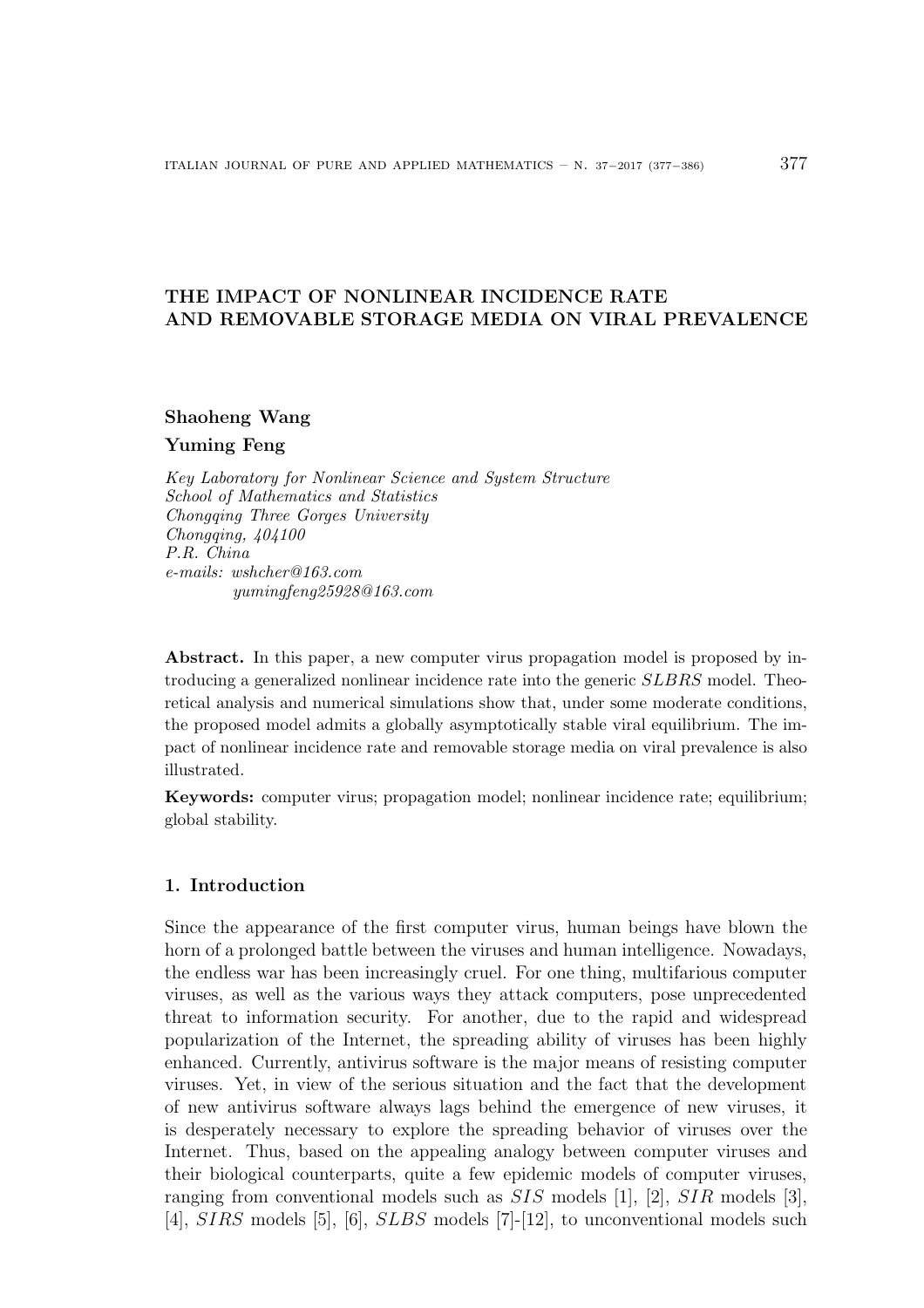as delayed models [13]-[20], impulsive models [7], [21], stochastic models [7], [22] and the network-based models [12], [23], [24] have been proposed.

That the SLBS model [9] was firstly presented by Yang et al based on the fact that a latent computer possesses infectivity marked a significant breakthrough in exploring the laws governing the spread of computer viruses. Afterwards, a considerable amount of work is done to extend the SLBS model. Considering that an infected computer would have temporary immunity when it is cured by installing the latest version of antivirus software, Yang et al proposed an SLBRS model [25]. However, this model not only ignored the influence of reinstalling operating system, but also neglected the impact of antivirus software. What'more, the assumption that all newly connected computers are all virus-free is unrealistic. Thus, a more reasonable *SLBRS* model is studies in Ref. [26].

Unfortunately, the above-mentioned model assumed a bilinear infection rate which should be amended and overlooked the impact of removable storage media. About modifying the incidence rate, there are good reasons. On one hand, with the number of infected computers increasing and the countermeasures being strengthened, the contacts between infected computers and susceptible ones would tend to saturate, leading to a nonlinear incidence rate [27]. On the other hand, there always exists some unknown nonlinear factors in the transmission of infections [28]. As a result, this paper is intended to introduce a generalized nonlinear incidence rate. Furthermore, a susceptible computer could also be infected by an infected removable storage device such as a USB flash disk and a mobile hard disk. Therefore, the influence of the removable storage devices should be incorporated into a computer virus propagation model.

In view of foregoing statements, a new computer virus propagation model (see Figure 1) is proposed based on the SLBRS model reported in Ref. [26].



Figure 1: The state transition diagram of the new model.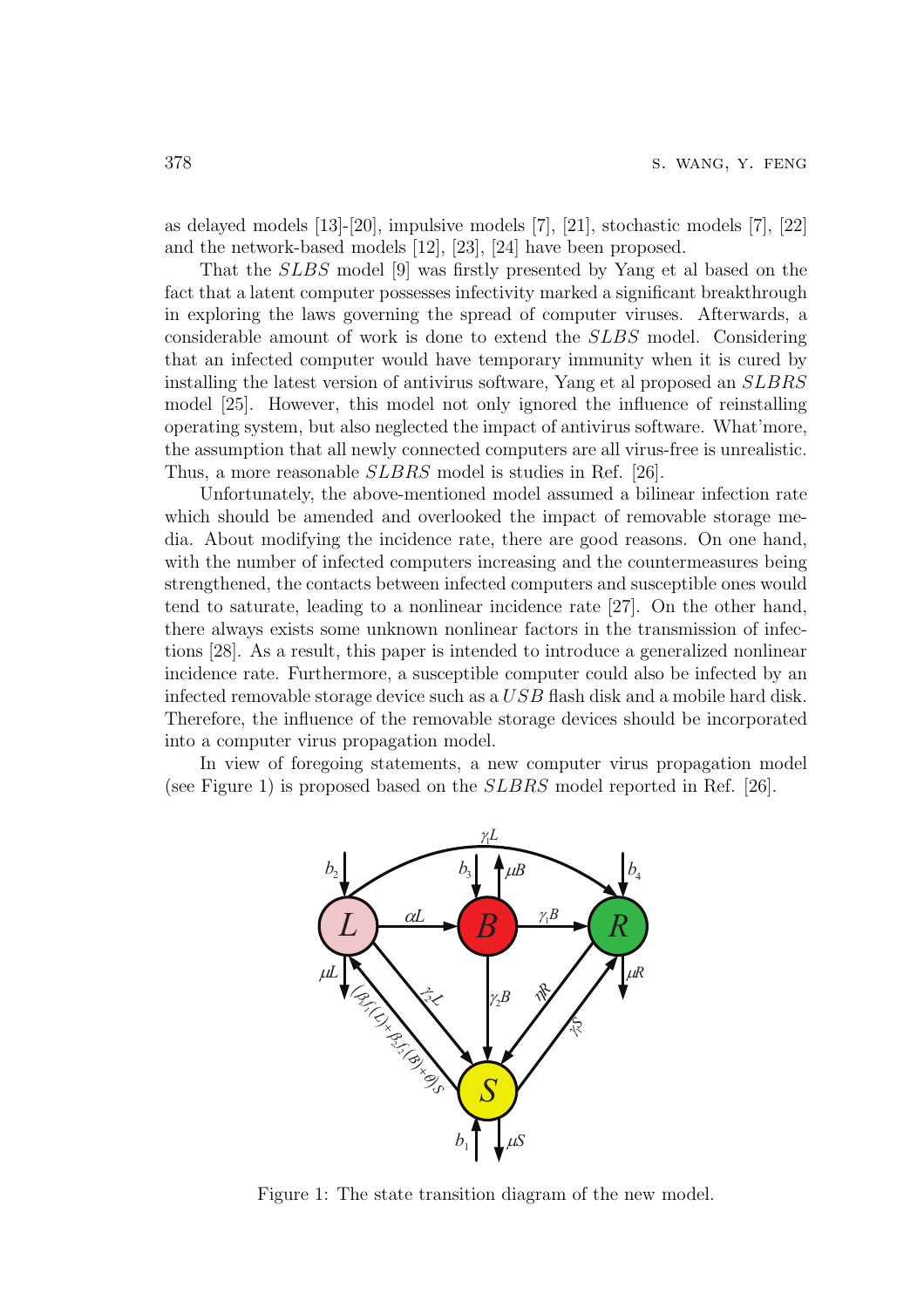We shall show by theoretical analysis that, under some moderate conditions, the proposed model admits a globally asymptotically stable viral equilibrium. Numerical simulations will be presented to verify our results, and moreover, the effect of nonlinear incidence rate and removable storage media on viral prevalence is also examined.

The rest of the paper is organized as follows. Section 2 presents the mathematical model. Section 3 proves the existence and global stability of the equilibrium, respectively. Numerical simulations are displayed in Section 4. Section 5 summarizes the work.

#### 2. Model formulation

For the purpose of modeling, the following hypotheses are made.

- (H1) The rates that susceptible, latent, breaking, and recovered computers enter the Internet are  $b_1$ ,  $b_2$ ,  $b_3$  and  $b_4$ , respectively.
- $(H2)$  Every internal computer leaves the Internet with constant probability  $\mu$ .
- (H3) Due to the influence of infected removable storage media, every susceptible computer gets infected with constant probability  $\theta$ .
- (H4) Every latent computer breaks out with constant probability  $\alpha$ .
- (H5) Due to the effect of antivirus software, every infected computer is recovered with constant probability  $\gamma_1$ , and every susceptible computer gets immunity with  $\gamma_1$ , too.
- (H6) Every infected computer becomes susceptible with constant probability  $\gamma_2$ on account of reinstalling operating system.
- (H7) Every recovered computer loses immunity with constant probability  $\eta$ .
- (H8) Due to possible contacts with latent (resp. breaking-out) computers, at time t every susceptible computer gets infected with probability  $\beta_1 f_1(L)$  (resp.  $\beta_2 f_2(B)$ ). Here, functions  $f_i$  (i = 1, 2) have continuous second derivatives. Clearly,  $f_i$  start at the origin (i.e.  $f_i(0) = 0$ ). Furthermore, it is assumed that  $f_i$  are strictly increasing (i.e.  $f'_i > 0$ ) and strictly concave (i.e.  $f''_i < 0$ ).

Based on these hypotheses, we have a new computer virus propagation model which can be represented by the differential equations

(1)  
\n
$$
\begin{cases}\n\dot{S} = b_1 + \gamma_2 L + \gamma_2 B + \eta R - \gamma_1 S - \mu S - \beta_1 f_1(L)S - \beta_2 f_2(B)S - \theta S, \\
\dot{L} = b_2 - \gamma_1 L - \gamma_2 L - \mu L - \alpha L + \beta_1 f_1(L)S + \beta_2 f_2(B)S + \theta S, \\
\dot{B} = b_3 + \alpha L - \gamma_1 B - \gamma_2 B - \mu B, \\
\dot{R} = b_4 + \gamma_1 S + \gamma_1 L + \gamma_1 B - \mu R - \eta R,\n\end{cases}
$$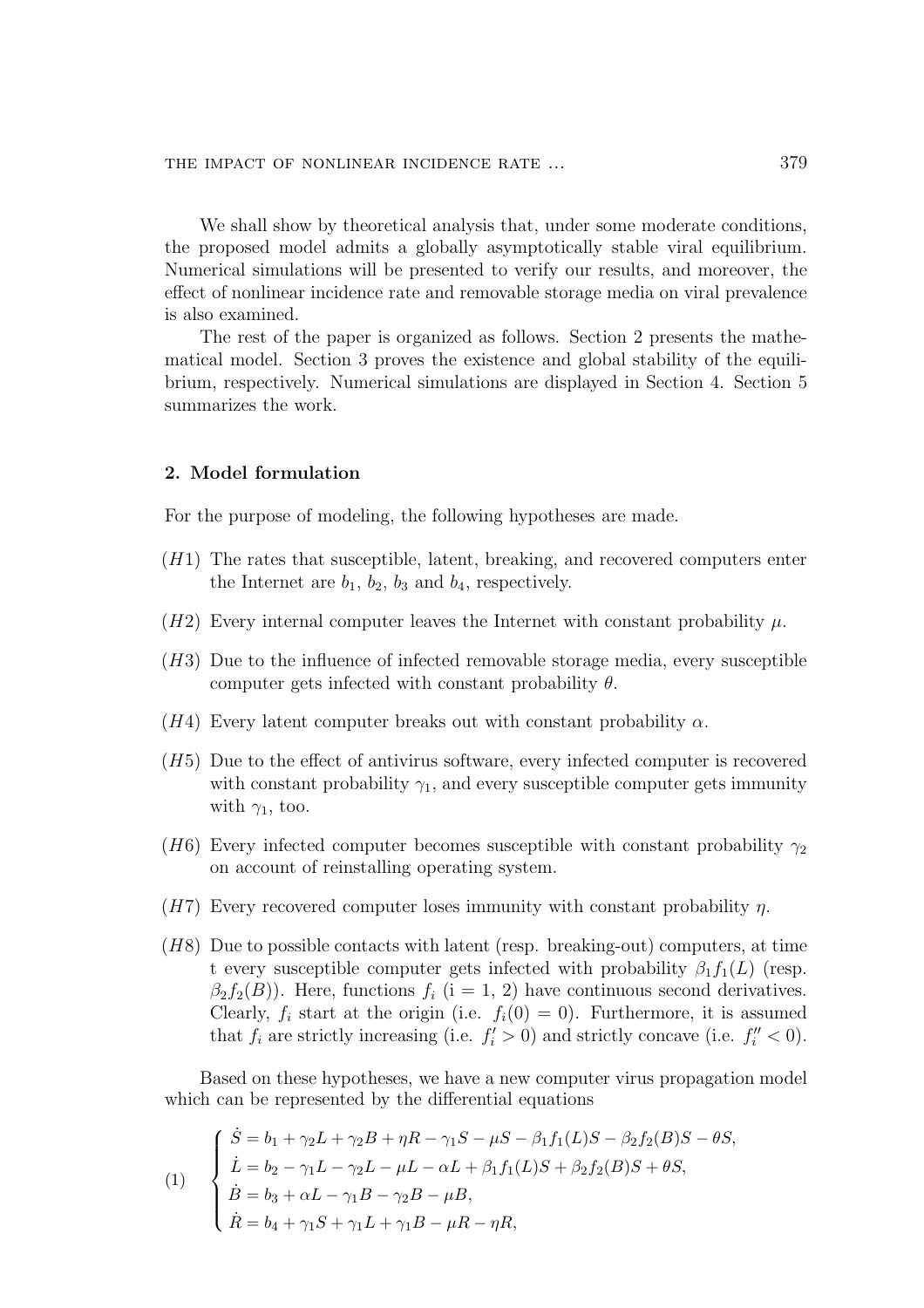where  $S, L, B, R$  represent, at time t, the average numbers of susceptible, latent, breaking, and recovered computers, respectively.

Let  $N = S + L + B + R$ ,  $b = b_1 + b_2 + b_3 + b_4$ ,  $N^* = \frac{b}{\mu}$  $\frac{b}{\mu}$ ,  $R^* = \frac{\gamma_1 N^* + b_4}{\gamma_1 + \mu + r_4}$  $\frac{\gamma_1 \cdots + \nu_4}{\gamma_1 + \mu + \eta}.$ Then, adding up the four equations of system (1) and simplifying, one can get  $dN(t)$  $\frac{N(t)}{dt} = b - \mu N(t)$ , implying  $\lim_{t \to \infty} N(t) = N^*$ . Likewise,  $\lim_{t \to \infty} R(t) = R^*$ . Thus, system (1) can be written as the following limiting system [29]:

(2) 
$$
\begin{cases} \dot{L} = b_2 - (\gamma_1 + \gamma_2 + \alpha + \mu)L + (\beta_1 f_1(L) + \beta_2 f_2(B) + \theta)(N^* - R^* - L - B), \\ \dot{B} = b_3 + \alpha L - (\gamma_1 + \gamma_2 + \mu)B. \end{cases}
$$

Bellow we mainly consider the existence, uniqueness and global stability of the equilibrium point in regard to the positively invariant region:  $\Omega = \{(L, B) \in R_+^2 :$  $L + B \leq N^*$ .

#### 3. Theoretical analysis

#### 3.1. Equilibrium

**Theorem 1** System (2) has a unique (viral) equilibrium  $E^*(L^*, B^*)$ , where  $L^*=x^*$ ,  $B^* = \frac{b_3 + \alpha x^*}{\gamma_1 + \gamma_2 + \cdots}$  $\frac{b_3 + \alpha x^*}{\gamma_1 + \gamma_2 + \mu}$ , and  $x^*$  is the unique positive zero of the function  $g(x) = b_2 - (\gamma_1 + \gamma_2 + \alpha + \mu)x$  $+\left[\beta_1 f_1(x)+\beta_2 f_2\left(\frac{b_3+\alpha x}{\gamma_1+\gamma_2+\alpha}\right)\right]$  $\gamma_1 + \gamma_2 + \mu$  $\Big\} + \theta \Big\[ \Big(N^* - R^* - x - \frac{b_3 + \alpha x}{\gamma_1 + \gamma_2 + \gamma_3} \Big)$  $\gamma_1 + \gamma_2 + \mu$  $\big)$ , where  $x \in$  $0, \frac{(\gamma_1 + \gamma_2 + \mu)N^* - b_3}{\gamma_1 + \gamma_2 + \alpha + \mu}$  $\gamma_1 + \gamma_2 + \alpha + \mu$ 1 .

**Proof.** First of all, we would show that function g has at least one zero. As

$$
g(0) = b_2 + \left[\beta_1 f_1(0) + \beta_2 f_2\left(\frac{b_3}{\gamma_1 + \gamma_2 + \mu}\right) + \theta\right] \left(N^* - R^* - \frac{b_3}{\gamma_1 + \gamma_2 + \mu}\right) > 0
$$

and

$$
g\left(\frac{(\gamma_1 + \gamma_2 + \mu)N^* - b_3}{\gamma_1 + \gamma_2 + \alpha + \mu}\right) = -(\gamma_1 + \gamma_2)N^* - b_1 - b_4 < 0,
$$

it follows that  $q$  does have at least one (positive) zero. Furthermore, we have

$$
g'\left(\frac{(\gamma_1 + \gamma_2 + \mu)N^* - b_3}{\gamma_1 + \gamma_2 + \alpha + \mu}\right) = -(\gamma_1 + \gamma_2 + \alpha + \mu)
$$

$$
-\frac{\gamma_1 + \gamma_2 + \alpha + \mu}{\gamma_1 + \gamma_2 + \mu} \left[\beta_1 f_1 \left(\frac{(\gamma_1 + \gamma_2 + \mu)N^* - b_3}{\gamma_1 + \gamma_2 + \alpha + \mu}\right) + \beta_2 f_2 \left(\frac{b_3 + \alpha N^*}{\gamma_1 + \gamma_2 + \mu + \alpha}\right) + \theta\right] < 0
$$

and

$$
g''(x) = \left[\beta_1 f_1''(x) + \beta_2 \left(\frac{\alpha}{\gamma_1 + \gamma_2 + \mu}\right)^2 f_2''\left(\frac{b_3 + \alpha x}{\gamma_1 + \gamma_2 + \mu}\right)\right] \left(N^* - R^* - x - \frac{b_3 + \alpha x}{\gamma_1 + \gamma_2 + \mu}\right) - 2\frac{\gamma_1 + \gamma_2 + \alpha + \mu}{\gamma_1 + \gamma_2 + \mu} \left[\beta_1 f_1'(x) + \beta_2 \frac{\alpha}{\gamma_1 + \gamma_2 + \mu} f_2'\left(\frac{b_3 + \alpha x}{\gamma_1 + \gamma_2 + \mu}\right)\right] < 0,
$$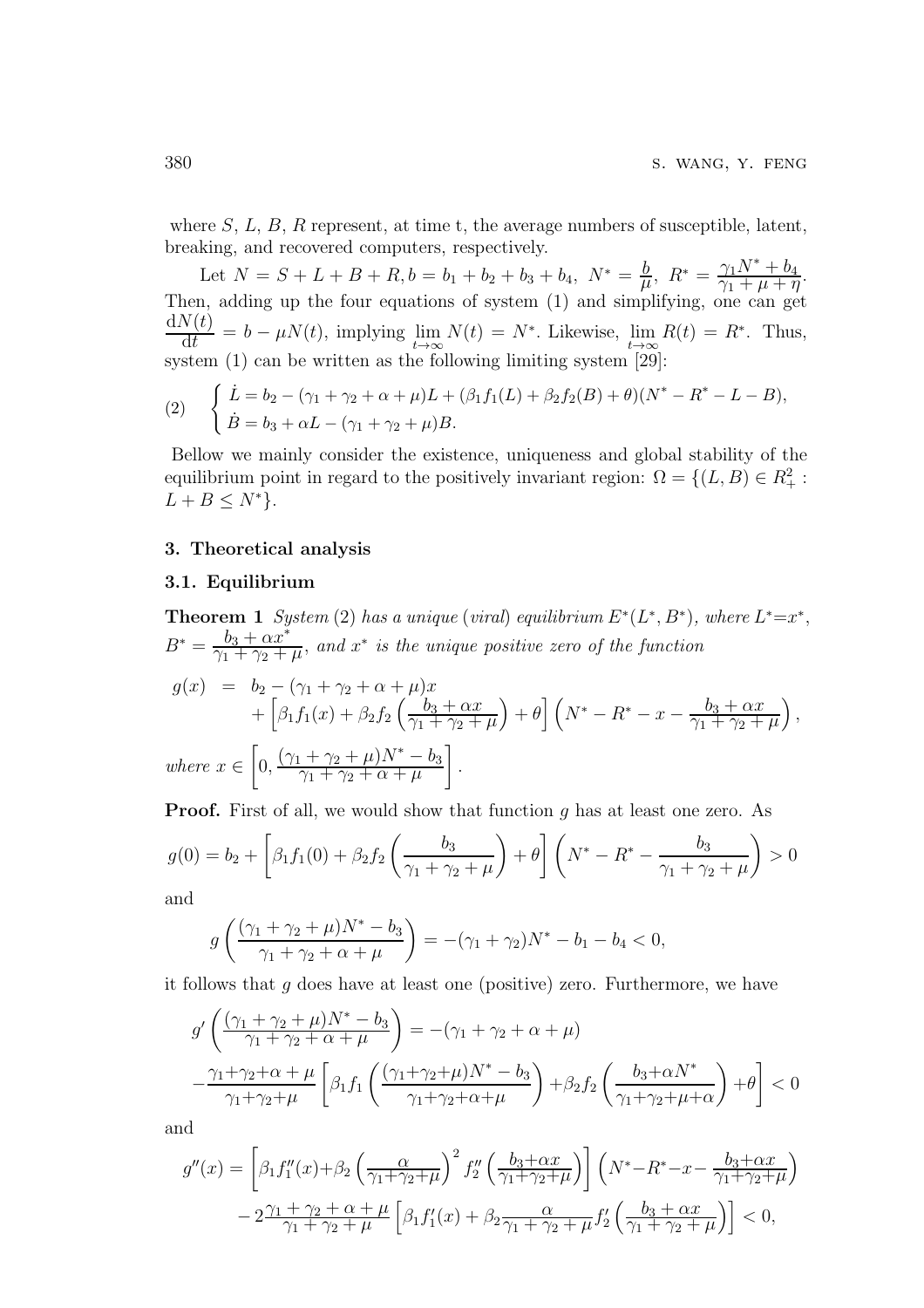where 
$$
x \in \left[0, \frac{(\gamma_1 + \gamma_2 + \mu)N^* - b_3}{\gamma_1 + \gamma_2 + \alpha + \mu}\right]
$$
.

Then, we make the following discussion.

**Case 1.**  $g'(0) \leq 0$ . Then, g is strictly decreasing and, thus, has a unique (positive) zero.  $(1+i)(1+i)(1+i)$  $\overline{1}$ 

**Case 2.** 
$$
g'(0) > 0
$$
. Let  $\overline{x} = max \left\{ x \in \left[ 0, \frac{(\gamma_1 + \gamma_2 + \mu)N^* - b_3}{\gamma_1 + \gamma_2 + \alpha + \mu} \right] : g'(x) \ge 0 \right\}$ . Then,  
  $g$  is strictly increasing in  $[0, \overline{x}]$  and strictly decreasing in  $\left[ \overline{x}, \frac{(\gamma_1 + \gamma_2 + \mu)N^* - b_3}{\gamma_1 + \gamma_2 + \alpha + \mu} \right]$ ,  
 implying that  $g$  has a unique (positive) zero in  $\left[ \overline{x}, \frac{(\gamma_1 + \gamma_2 + \mu)N^* - b_3}{\gamma_1 + \gamma_2 + \alpha + \mu} \right]$ .  
In conclusion,  $g$  has a unique (positive) zero. The proof is complete

In conclusion, g has a unique (positive) zero. The proof is complete.

#### 3.2. The local stability of the equilibrium

**Lemma 1**  $E^*$  is locally asymptotically stable with respect to  $\Omega$ .

**Proof.** Let  $S^* = N^* - R^* - L^* - B^*$ . The Jacobian matrix of system (2) evaluated at  $E^*$  is

$$
J_{E^*} = \begin{pmatrix} k_1 & k_2 \\ \alpha & -(\gamma_1 + \gamma_2 + \mu) \end{pmatrix},
$$

where

$$
k_1 = -(\gamma_1 + \gamma_2 + \alpha + \mu) + \beta_1 f'_1(L^*) S^* - [\beta_1 f_1(L^*) + \beta_2 f_2(B^*) + \theta],
$$
  
\n
$$
k_2 = \beta_2 f'_2(B^*) S^* - [\beta_1 f_1(L^*) + \beta_2 f_2(B^*) + \theta].
$$

The corresponding characteristic equation is

$$
\lambda^2 + a_1 \lambda + a_2 = 0,
$$

where

$$
a_1 = (\gamma_1 + \gamma_2 + \mu) - k_1,
$$
  
\n
$$
a_2 = -k_1(\gamma_1 + \gamma_2 + \mu) - \alpha k_2.
$$

Let  $F(x) = f_1'$  $f_1'(x)x - f_1(x)$ . As  $F(0) = 0$  and  $F'(x) = f_1''$  $j''_1(x)x \leq 0$ , we have  $F(L^*)$  < 0, namely  $f'_1$  $f_1'(L^*)L^* < f_1(L^*)$ . Furthermore, from the second equation of system (1), we get ∗

$$
S^* < \frac{(\gamma_1 + \gamma_2 + \mu + \alpha)L^*}{\beta_1 f_1(L^*) + \beta_2 f_2(B^*) + \theta}.
$$

Therefore, we gain

$$
f_1'(L^*)S^* < \frac{(\gamma_1 + \gamma_2 + \mu + \alpha)L^* f_1'(L^*)}{\beta_1 f_1(L^*) + \beta_2 f_2(B^*) + \theta} < \frac{(\gamma_1 + \gamma_2 + \mu + \alpha)f_1(L^*)}{\beta_1 f_1(L^*) + \beta_2 f_2(B^*) + \theta}
$$
  
< 
$$
< \frac{\gamma_1 + \gamma_2 + \mu + \alpha}{\beta_1}.
$$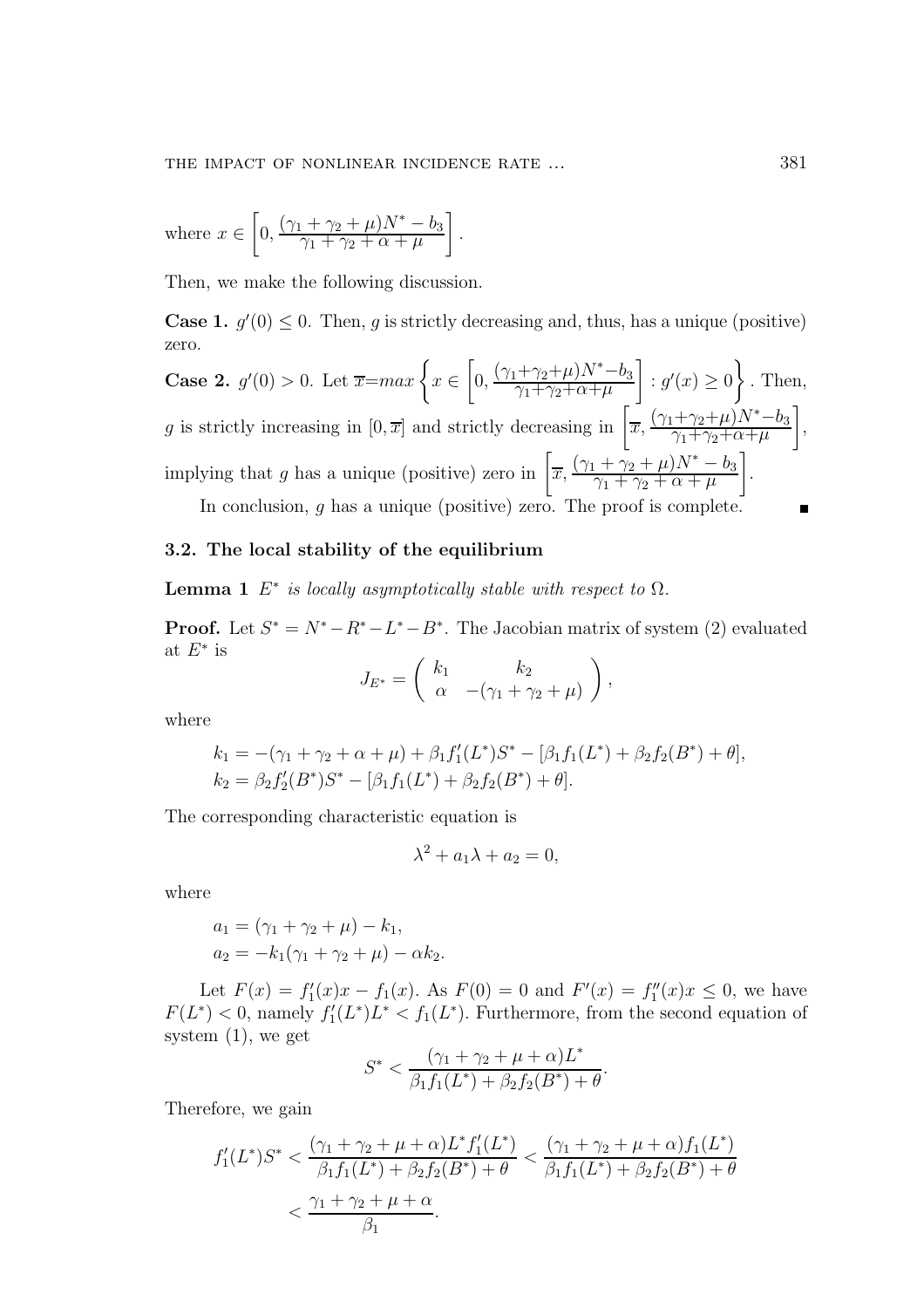Thus,  $\beta_1 f'_1$  $T_1'(L^*)S^* < \gamma_1 + \gamma_2 + \mu + \alpha$ , implying  $a_1 > 0$ . What's more, the proof of Theorem 1 implies that  $g'(L^*) < 0$ , which is equivalent to  $a_2 > 0$ .

Hence, it follows from the Hurwitz criterion [30] that the two roots of equation (9) have negative real parts. The claimed result follows.

#### 3.3. The global stability of the equilibrium

In this section, we are about to show the global stability of the equilibrium. First, we have the following two lemmas.

**Lemma 2** System (2) has no periodic orbit in the interior of  $\Omega$ .

Proof. Let

$$
h_1(L, B) = b_2 - (\gamma_1 + \gamma_2 + \alpha + \mu)L
$$
  
+ 
$$
[\beta_1 f_1(L) + \beta_2 f_2(B) + \theta](N^* - R^* - L - B),
$$
  

$$
h_2(L, B) = b_3 + \alpha L - (\gamma_1 + \gamma_2 + \mu)B,
$$
  

$$
D(L, B) = 1/L.
$$

Then, as the proof of Lemma 1 implies that  $f_1'$  $f_1'(L)L < f_1(L)$ , we get

$$
\frac{\partial(Dh_1)}{\partial L} + \frac{\partial(Dh_2)}{\partial B} = -\frac{b_2}{L^2} - \frac{\gamma_1 + \gamma_2 + \mu}{L} \n+ \frac{1}{L^2} \{\beta_1 (N^* - R^* - B)[Lf'_1(L) - f_1(L)] \n- (\beta_2 f_2(B) + \theta)(N^* - R^* - B) - \beta_1 L^2 f'_1(L) \}\n< 0.
$$

According to the Bendixson-Dulac criterion [30], system (2) admits no periodic orbit in the interior of  $Ω$ .

**Lemma 3** System (2) has no periodic orbit that passes through a point on  $\partial\Omega$ , the boundary of  $\Omega$ .

**Proof.** Suppose there is a periodic orbit Γ that passes through a point  $(\overline{L}, \overline{B})$ on  $\partial\Omega$ . Considering the smoothness of all orbits, we infer that  $(\overline{L}, \overline{B})$  can not be any point of  $(0,0), (0,N^*)$  and  $(N^*,0)$ . Then,  $(\overline{L}, \overline{B})$  must be a noncorner point on  $\partial\Omega$ . There are three possibilities. By the truth that Γ must be tangent to  $\partial\Omega$ at  $(L, B)$  if it exists, we deny all of the following possibilities with reduction to absurdity.

(1)  $0 < \overline{L} < N^*, \overline{B} = 0$ . Then  $dB/dt|_{(\overline{L}, \overline{B})} = b_3 + \alpha \overline{L} > 0$ , implying that  $\Gamma$  is not tangent to  $\partial\Omega$  at this point.

 $(2)$   $0 < \overline{B} < N^*, \overline{L} = 0$ . Then  $dL/dt|_{(\overline{L}, \overline{B})} = b_2 + (\beta_2 f_2(\overline{B}) + \theta)(N^* - R^* - \overline{B}) > 0$ , implying that  $\Gamma$  is not tangent to  $\partial \Omega$  at this point.

 $(3)\ \overline{L}+\overline{B}=N^*,\ \overline{L}\neq 0,\ \overline{B}\neq 0.$  Then  $d(L+B)/dt|_{(\overline{L},\overline{B})}=-b_1-b_4-(\gamma_1+\gamma_2)N^*< 0,$ implying that  $\Gamma$  is not tangent to  $\partial\Omega$  at this point.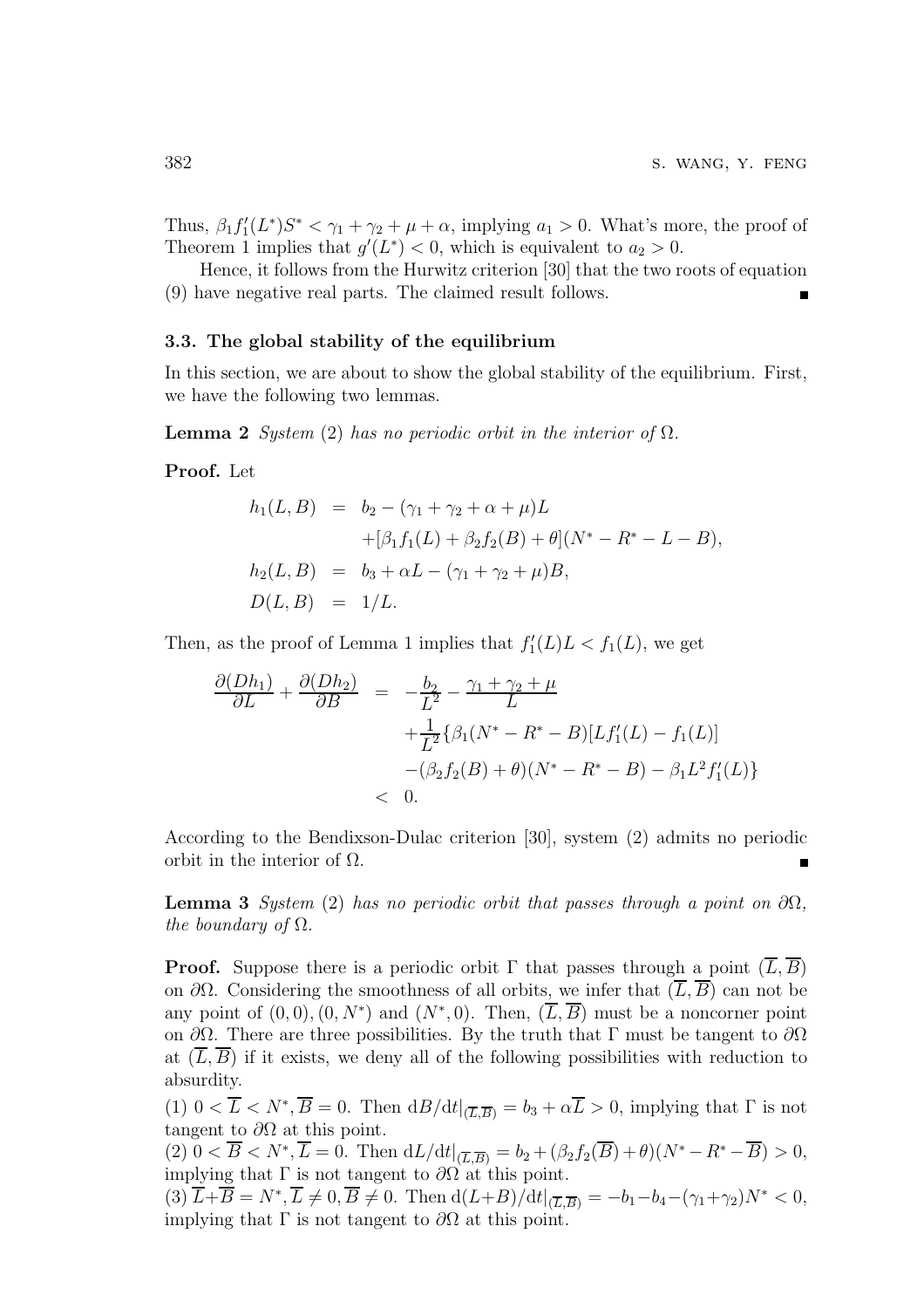On account of the above discussions, we come to a conclusion that system (2) has no periodic orbit that passes through a point on  $\partial\Omega$ .

The main result of this paper is displayed as follows.

**Theorem 2**  $E^*$  is globally asymptotically stable with respect to  $\Omega$ .

**Proof.** On the basis of the generalized  $Poincaré-Bendixson$  theorem [30], one can reach the claimed result easily by combining Lemmas 1-3.

Remark 1 Theorem 2 implies that it would be practically impossible to eradicate computer viruses on the Internet. Figures 2-3 verify the obtained result.



Figure 2: Time plots of  $S$ ,  $L$ ,  $B$ ,  $R$  for a common system with three different initial conditions, where  $f_1(L) = L/(1 + L), f_2(B) = B/(1 + B)$ .



Figure 3: Time plots of  $S, L, B, R$  for three different systems with a common initial condition, where  $f_1(L) = L/(1 + L), f_2(B) = B/(1 + B).$ 

Remark 2 From Figure 3, we can clearly see that the steady number of the infected computers varies with model parameters, implying that viral spread could be controlled below an acceptable level by adjusting the corresponding parameters. Specifically, in real life, we should update our antivirus software timely, run a virus scan when some removable storage devices are connected to our computers and do not click unknown links etc.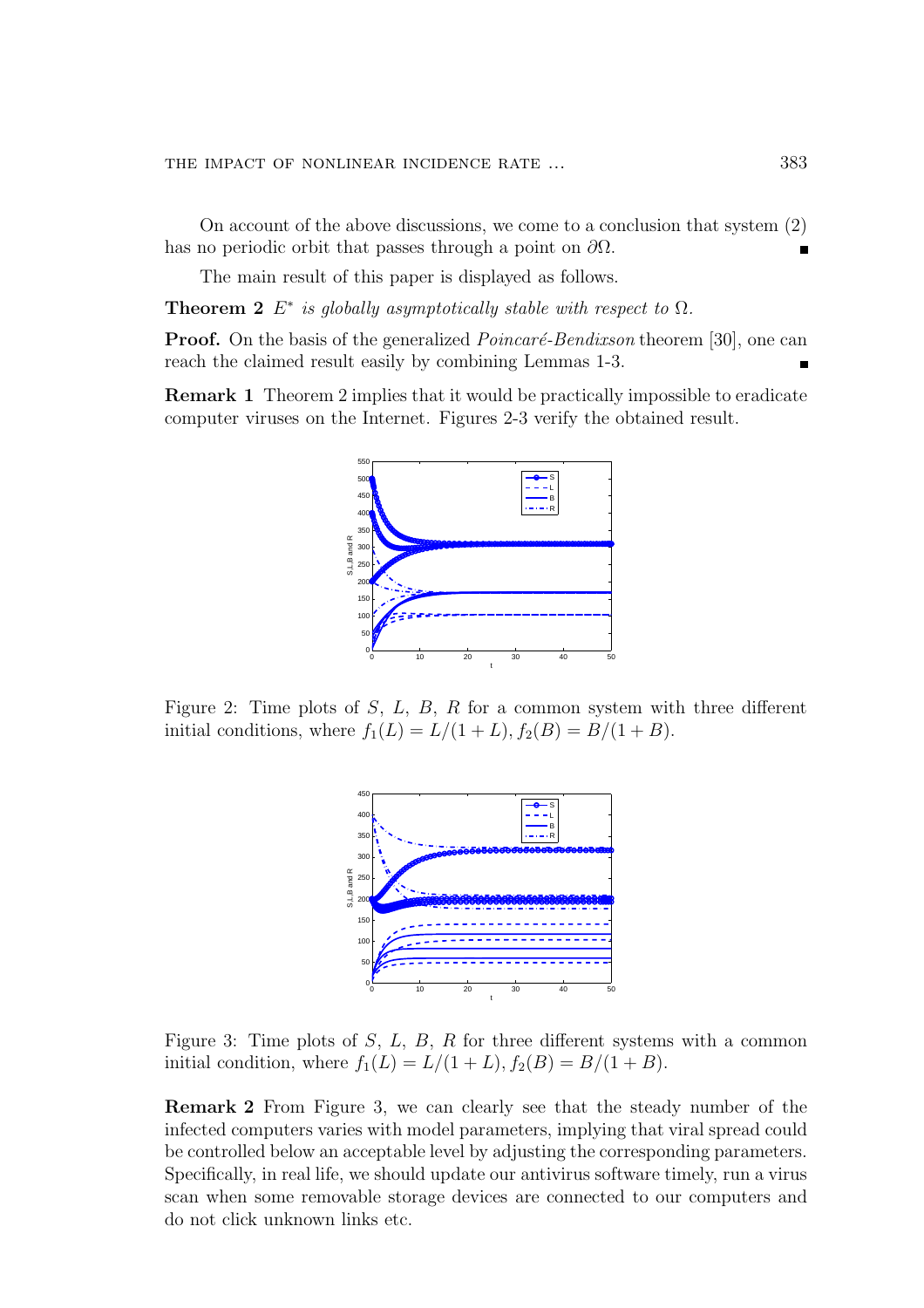#### 4. Numerical Simulations

This section examines the effect of nonlinear incidence rate as well as the removable storage media on the spread of computer viruses. Figure 4 describes the impact of some specific nonlinear incidence rates on viral spreading, from which it can be seen that computer viruses are suppressed in the case of the nonlinear incidence rate. It is logical to draw that a relatively flat incidence rate contributes to the containment of computer viruses. Figure 5 shows that computer viruses transmission levels are increasing with  $\theta$ . This implies that the removable storage devices had better be scanned when they are connected to the computer.



Figure 4: The comparison between the nonlinear and linear incidence rate.



Figure 5: The effect of the infected removable storage media on viral prevelance, where  $f_1(L) = L/(1+L), f_2(B) = B/(1+B)$ .

Actually, there are quite a few nonlinear functions satisfying the assumption (H8). For example,  $f(x) = kx^m$   $(k > 0, 0 < m < 1)$  also fits the postulate. So carrying out more numerical simulations to get more accurate results would be a part of our next work. In addition, it is definitely undeniable that the existing incidence rates don't necessarily meet the mentioned condition. In other words, we need to consider those incidence rates which don't satisfy the hypothesis in subsequent research work.

### 5. Conclusions

This paper has examined the impact of nonlinear incidence rate as well as the removable storage media on viral prevalence based on an improved SLBRS model.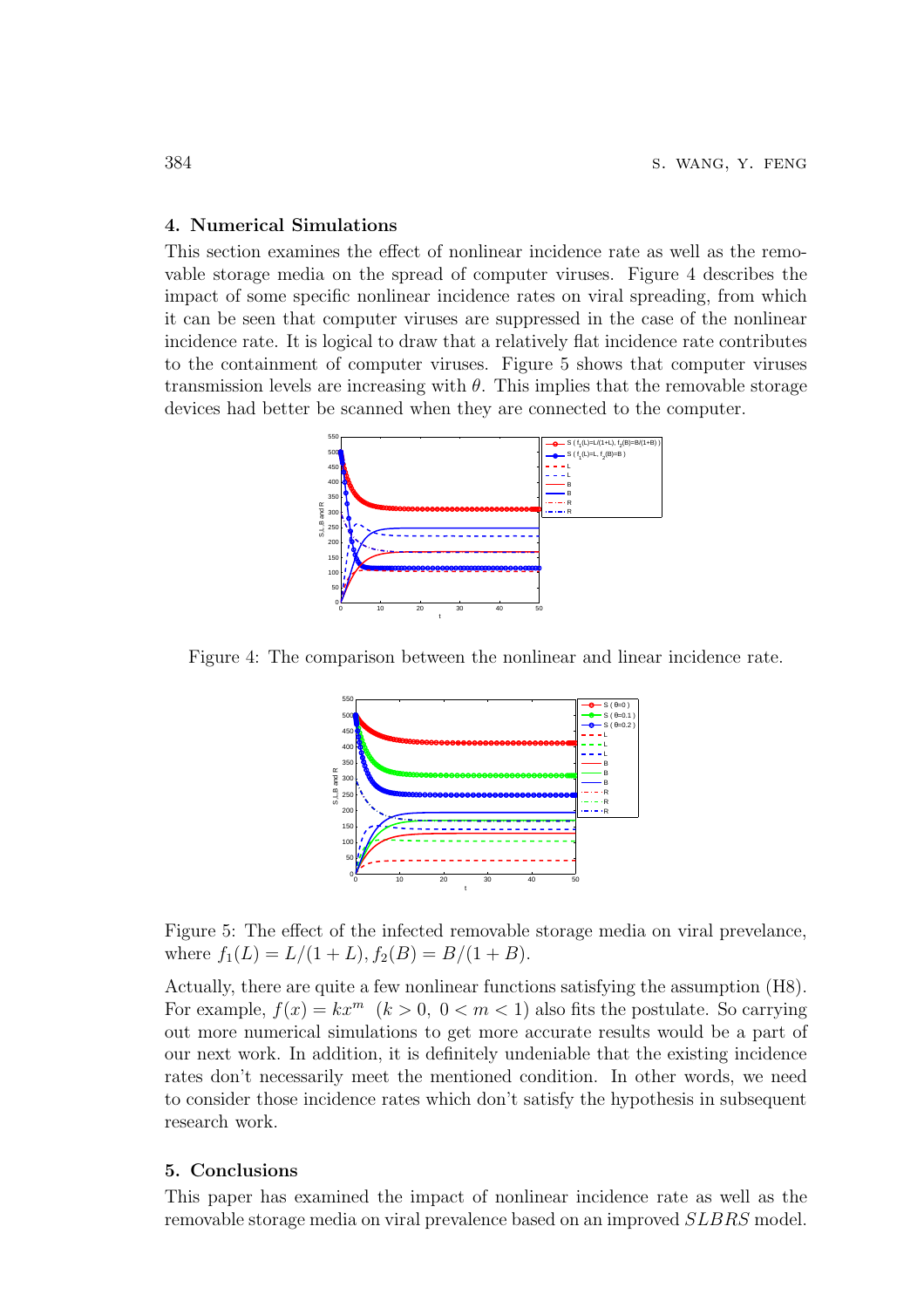It has been shown that the new model has a globally asymptotically stable viral equilibrium. And by setting a specific nonlinear incidence rate we have deduced that a relatively flat incidence rate conduces to the containment of computer viruses. The influence of removable storage media has also been illustrated. On this basis, several useful suggestions have been given.

Acknowledgement. This research is supported by Scientific and Technological Research Program of Chongqing Municipal Education Commission (Grant Nos. KJ1401019, KJ1501004) and Key Program of Chongqing Three Gorges University (Grant No.14ZD18).

#### References

- [1] KEPHART, J.O., WHITE, S.R., Directed-graph epidemiological models of computer viruses, in: Proc. 1991 IEEE Symp. Security Privacy, 1991, 343- 359.
- [2] Billings, L., Spears, W.M., Schwartz, I.B., A unified prediction of computer virus spread in connected networks, Phys. Lett.,  $A$  297 (3-4) (2002), 261-266.
- [3] Ren, J., Yang, X., Zhu, Q., Yang, L.X., Zhang, C., A novel computer virus model and its dynamics, Nonlinear Anal. – Real, 13 (1) (2012), 376-384.
- [4] ZHU, Q., YANG, X., REN, J., Modeling and analysis of the spread of computer virus, Commun. Nonlinear Sci. Numer. Simul., 17 (12) (2012), 5117- 5124.
- [5] Gan, C., Yang, X., Liu, W., Zhu, Q., Zhang, X., Propagation of computer virus under human intervention: a dynamical model, Discrete Dyn. Nat. Soc., 2012 (2012). Article ID 106950.
- [6] Gan, C., Yang, X., Liu, W., Zhu, Q., A propagation model of computer virus with nonlinear vaccination probability, Commun. Nonlinear Sci. Numer. Simul. http://dx.doi.org/10.1016/j.cnsns.2013.06.018.
- [7] Yang, X., Yang, L.-X., Towards the epidemiological modeling of computer viruses, Discrete Dyn. Nat. Soc., 2012 (2012). Article ID 259671.
- [8] Yang, L.-X., Yang, X., Wen, L., Liu, J., Propagation behavior of virus codes in the situation that infected computers are connected to the Internet with positive probability, Discrete Dyn. Nat. Soc., 2012 (2012). Article ID 693695.
- [9] Yang, L.-X., Yang, X., Wen, L., Liu, J., A novel computer virus propagation model and its dynamics, Int. J. Comput. Math., 89 (17) (2012), 2307- 2314.
- [10] Yang, L.-X., Yang, X., The spread of computer viruses under the influence of removable storage devices, Appl. Math. Comput., 219 (8) (2012), 3914- 3922.
- [11] Yang, L.-X., Yang, X., Wen, L., A computer virus model with graded cure rates, Nonlinear Anal. – Real, 14 (1) (2013), 414-422.
- [12] Yang, L.-X., Yang, X., Liu, J., Zhu, Q., Gan, C., Epidemics of computer viruses: a complex-network approach, Appl. Math. Comput., 219 (16) (2013), 8705-8717.